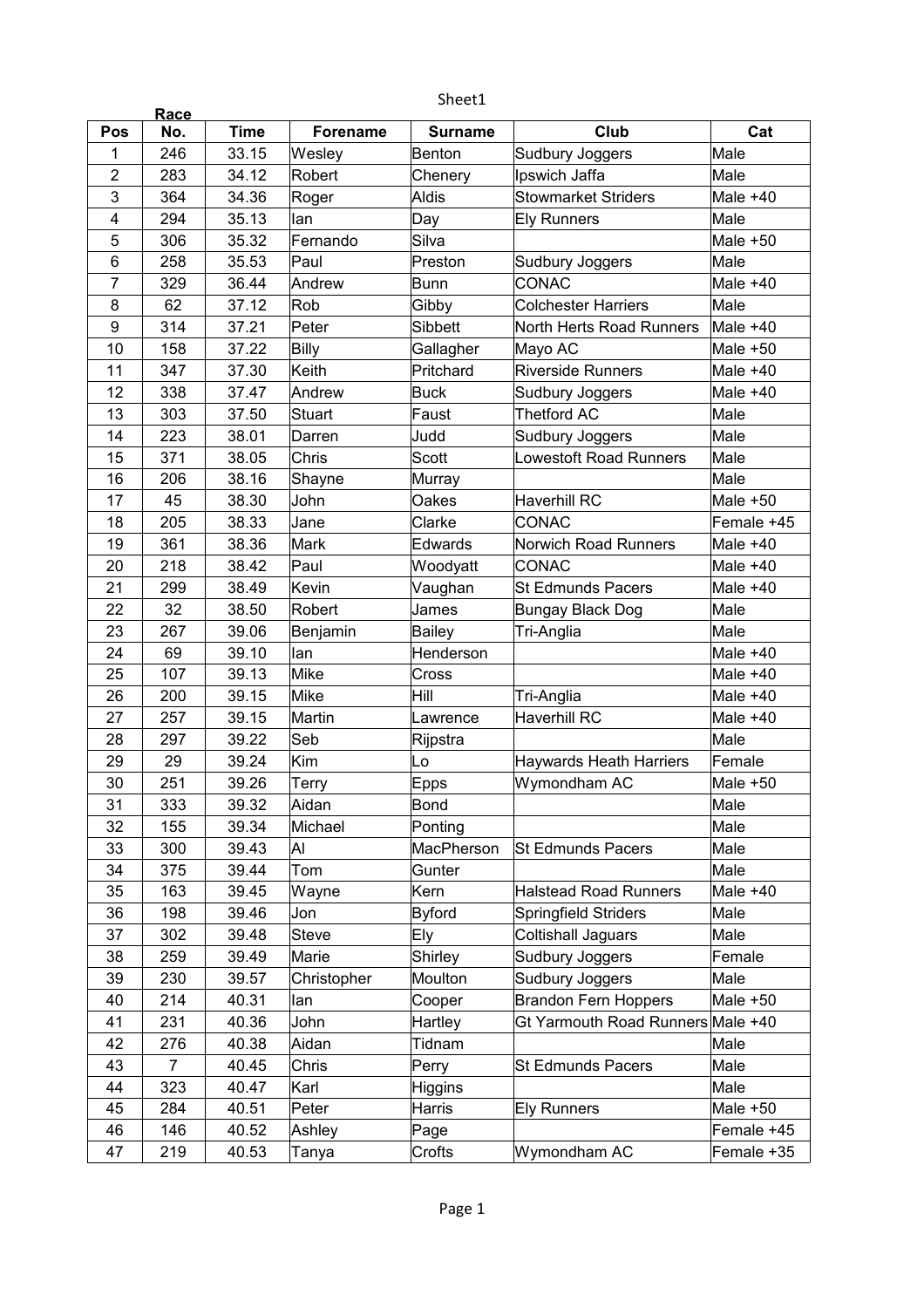| 48 | 286 | 40.54 | David         | Vaughan         | <b>St Edmunds Pacers</b>    | Male +50   |
|----|-----|-------|---------------|-----------------|-----------------------------|------------|
| 49 | 327 | 40.59 | Russell       | Armstrong       | <b>Ely Runners</b>          | Male       |
| 50 | 310 | 41.03 | Tim           | Sadler          |                             | Male       |
| 51 | 78  | 41.08 | lain          | Downie          | Ipswich Tri                 | Male +40   |
| 52 | 203 | 41.14 | <b>Niky</b>   | <b>Brinkman</b> | <b>St Edmunds Pacers</b>    | Female     |
| 53 | 43  | 41.22 | John          | Adams           |                             | Male       |
| 54 | 320 | 41.38 | David         | Roddom          |                             | Male +40   |
| 55 | 105 | 41.44 | Joseph        | Cross           |                             | Male       |
| 56 | 354 | 41.46 | Mark          | Folley          |                             | Male +40   |
| 57 | 165 | 41.53 | <b>Brian</b>  | Day             |                             | Male       |
| 58 | 261 | 41.53 | Claire        | Davis           |                             | Female     |
| 59 | 138 | 41.56 | James         | Hooper          |                             | Male +40   |
| 60 | 120 | 42.01 | Nicola        | Pyle            | Springfield Striders        | Female +35 |
| 61 | 298 | 42.03 | <b>Marcus</b> | Catlin          | Ipswich Jaffa               | Male       |
| 62 | 326 | 42.12 | Steven        | Embleton        |                             | Male $+50$ |
| 63 | 9   | 42.19 | Richard       | Piper           |                             | Male +40   |
| 64 | 157 | 42.38 | Maureen       | <b>MCCarthy</b> | <b>St Edmunds Pacers</b>    | Female +45 |
| 65 | 355 | 42.42 | Martin        | Yeomans         | Norwich Road Runners        | Male +50   |
| 66 | 19  | 42.44 | lan           | Minor           |                             | Male       |
| 67 | 325 | 42.49 | Penny         | Edwards         | Norwich Road Runners        | Female +45 |
| 68 | 83  | 42.58 | Lynn          | Tanner          | Springfield Striders        | Female +55 |
| 69 | 254 | 43.14 | Ben           | <b>Stone</b>    |                             | Male       |
| 70 | 110 | 43.24 | Stephen       | Williams        | <b>St Edmunds Pacers</b>    | Male +50   |
| 71 | 210 | 43.28 | Julie         | Heath           | St Edmunds Pacers           | Female +40 |
| 72 | 278 | 43.35 | Emma          | Dove            | <b>Totley AC</b>            | Female     |
| 73 | 65  | 43.39 | Quang         | Le              | <b>Brandon Fern Hoppers</b> | Male +40   |
| 74 | 64  | 43.45 | Simon         | <b>Fields</b>   |                             | Male +40   |
| 75 | 367 | 43.46 | Roderick      | Badenhorst      |                             | Male       |
| 76 | 280 | 43.47 | Colin         | Shadbolt        |                             | Male       |
| 77 | 321 | 43.48 | Michael       | Soper           | <b>St Edmunds Pacers</b>    | Male       |
| 78 | 366 | 43.52 | Greg          | Norman          |                             | Male       |
| 79 | 235 | 43.57 | Carl          | Higgins         | <b>Thetford AC</b>          | Male +40   |
| 80 | 238 | 43.59 | Andy          | Duffy           |                             | Male       |
| 81 | 215 | 43.59 | Marvin        | Epton           |                             | Male       |
| 82 | 170 | 44.08 | Dean          | Walker          |                             | Male       |
| 83 | 269 | 44.13 | Jenny         | Christian       | Wymondham AC                | Female +45 |
| 84 | 287 | 44.14 | Clive         | Harrod          | <b>Fenland Running Club</b> | Male $+50$ |
| 85 | 58  | 44.17 | John          | Gosling         | CONAC                       | Male       |
| 86 | 26  | 44.21 | Ken           | Bowman          | <b>Coltishall Jaguars</b>   | Male +60   |
| 87 | 176 | 44.22 | Mark          | <b>Bailey</b>   | Haverhill RC                | Male +40   |
| 88 | 345 | 44.23 | Alan          | Hart            | <b>Stowmarket Striders</b>  | Male       |
| 89 | 119 | 44.31 | Paul          | Read            |                             | Male +40   |
| 90 | 365 | 44.33 | Paul          | Calloway        |                             | Male +60   |
| 91 | 48  | 44.35 | Hugh          | Collier         |                             | Male       |
| 92 | 256 | 44.36 | David         | Dysart          | Wymondham AC                | Male       |
| 93 | 281 | 44.38 | Rob           | <b>Ellis</b>    | <b>Ely Runners</b>          | Male +50   |
| 94 | 239 | 44.40 | Sharon        | Hurren          | Wymondham AC                | Female +35 |
| 95 | 340 | 44.41 | Garry         | Chambers        | <b>Brandon Fern Hoppers</b> | Male       |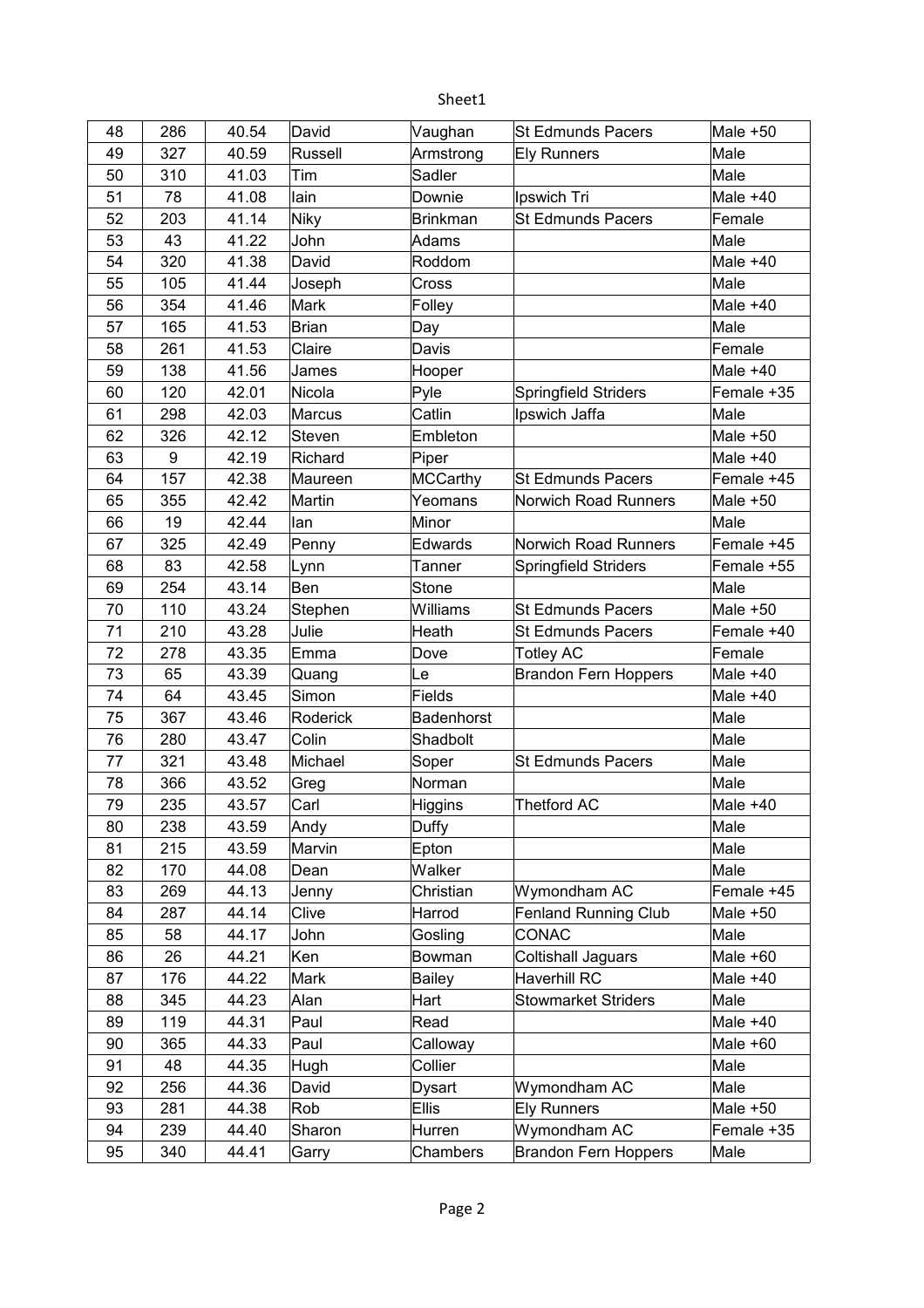| 96  | 328 | 44.50 | Andrew         | Hammond          |                                     | Male +50   |
|-----|-----|-------|----------------|------------------|-------------------------------------|------------|
| 97  | 250 | 45.07 | Chris          | Grant            |                                     | Male +50   |
| 98  | 304 | 45.09 | Chris          | Creedy           |                                     | Male       |
| 99  | 216 | 45.11 | Mick           | <b>Staines</b>   | Pitsea RC                           | Male +60   |
| 100 | 307 | 45.13 | Simon          | Edye             | Norwich Road Runners                | Male +50   |
| 101 | 137 | 45.24 | Frank          | Tyldesley        | <b>St Edmunds Pacers</b>            | Male $+40$ |
| 102 | 1   | 45.42 | Raymond        | Keevil           | <b>Brandon Fern Hoppers</b>         | Male $+60$ |
| 103 | 324 | 45.43 | Simon          | Laughlin         |                                     | Male +40   |
| 104 | 82  | 45.46 | David          | <b>Bray</b>      | Haverhill RC                        | Male       |
| 105 | 268 | 45.50 | Andrew         | Taczynski        | Sudbury Joggers                     | Male       |
| 106 | 91  | 45.51 | Emma           |                  | Potter-CampbeDereham Runners        | Female +35 |
| 107 | 342 | 45.52 | <b>Neil</b>    | Kellett          |                                     | Male $+40$ |
| 108 | 87  | 45.56 | Scott          | Sherman          | <b>Stowmarket Striders</b>          | Male       |
| 109 | 195 | 45.57 | Christopher    | Stapleton        | <b>Bushfield Joggers</b>            | Male +50   |
| 110 | 89  | 46.03 | <b>Mick</b>    | Sears            | <b>Woodbridge Shufflers</b>         | Male $+50$ |
| 111 | 343 | 46.03 | Paul           | Douglass         |                                     | Male       |
| 112 | 358 | 46.09 | Adrian         | Parker           |                                     | Male       |
| 113 | 356 | 46.16 | David          | Garnham          | Ipswich Jaffa                       | Male $+40$ |
| 114 | 106 | 46.18 | Mark           | Rose             |                                     | Male       |
| 115 | 201 | 46.30 | Mark           | Tufts            | Wymondham AC                        | Male +40   |
| 116 | 46  | 46.31 | Will           | Phillips         | <b>Brandon Fern Hoppers</b>         | Male       |
| 117 | 253 | 46.31 | <b>Stewart</b> | <b>Ellis</b>     |                                     | Male       |
| 118 | 56  | 46.32 | Andrew         | Enticknap        |                                     | Male +40   |
| 119 | 116 | 46.36 | Terry          | <b>Braverman</b> | <b>Haverhill RC</b>                 | Male +60   |
| 120 | 309 | 46.39 | Alex           | Rigge            |                                     | Male       |
| 121 | 128 | 46.40 | Ben            | Wilson           |                                     | Male       |
| 122 | 242 | 46.41 | Martin         | Allum            | <b>St Edmunds Pacers</b>            | Male $+50$ |
| 123 | 264 | 46.44 | Alex           | Wilson           | Sudbury Joggers                     | Male       |
| 124 | 308 | 46.46 | Tracy          | Dodsworth        | Wymondham AC                        | Female     |
| 125 | 292 | 46.49 | Jeremy         | Gore             |                                     | Male $+40$ |
| 126 | 234 | 46.50 | Anne           | Hulse            | Norwich Road Runners                | Female +45 |
| 127 | 14  | 46.51 | Carl           | Vella            | Haverhill RC                        | Male       |
| 128 | 179 | 46.55 | Alan           | <b>Bailey</b>    |                                     | Male +40   |
| 129 | 188 | 46.57 | Sally          | Cushing          | Norwich Road Runners                | Female +35 |
| 130 | 151 | 46.57 | Tim            | Hawes            |                                     | Male +40   |
| 131 | 350 | 47.01 | Rachel         | Norton           |                                     | Female +35 |
| 132 | 332 | 47.08 | Emma           | <b>Birch</b>     |                                     | Female +35 |
| 133 | 305 | 47.11 | lan            | Silver           | Cambridge Uni Press RC              | Male +50   |
| 134 | 166 | 47.12 | Wendy          | Smith            | Norwich Road Runners                | Female +45 |
| 135 | 70  | 47.18 | Harry          | Druiff           | Cambridge Tri                       | Male +40   |
| 136 | 262 | 47.21 | Paul           | Clarke           | <b>St Edmunds Pacers</b>            | Male +40   |
| 137 | 143 | 47.24 | Tracey         | Vane             | St Edmunds Pacers                   | Female +45 |
| 138 | 97  | 47.25 | Eloise         | Calver           | St Edmunds Pacers                   | Female +40 |
| 139 | 174 | 47.29 | Nicholas       | Williams         | <b>Ely Runners</b>                  | Male       |
| 140 | 313 | 47.33 | Paul           | Anderson         | Gt Yarmouth Road Runners Male +50   |            |
| 141 | 236 | 47.36 | Geoffrey       | McAfee           |                                     | Male +40   |
| 142 | 144 | 47.37 | Karen          | Manning          | Gt Yarmouth Road Runners Female +35 |            |
| 143 | 61  | 47.43 | Tina           | Wilson           |                                     | Female +45 |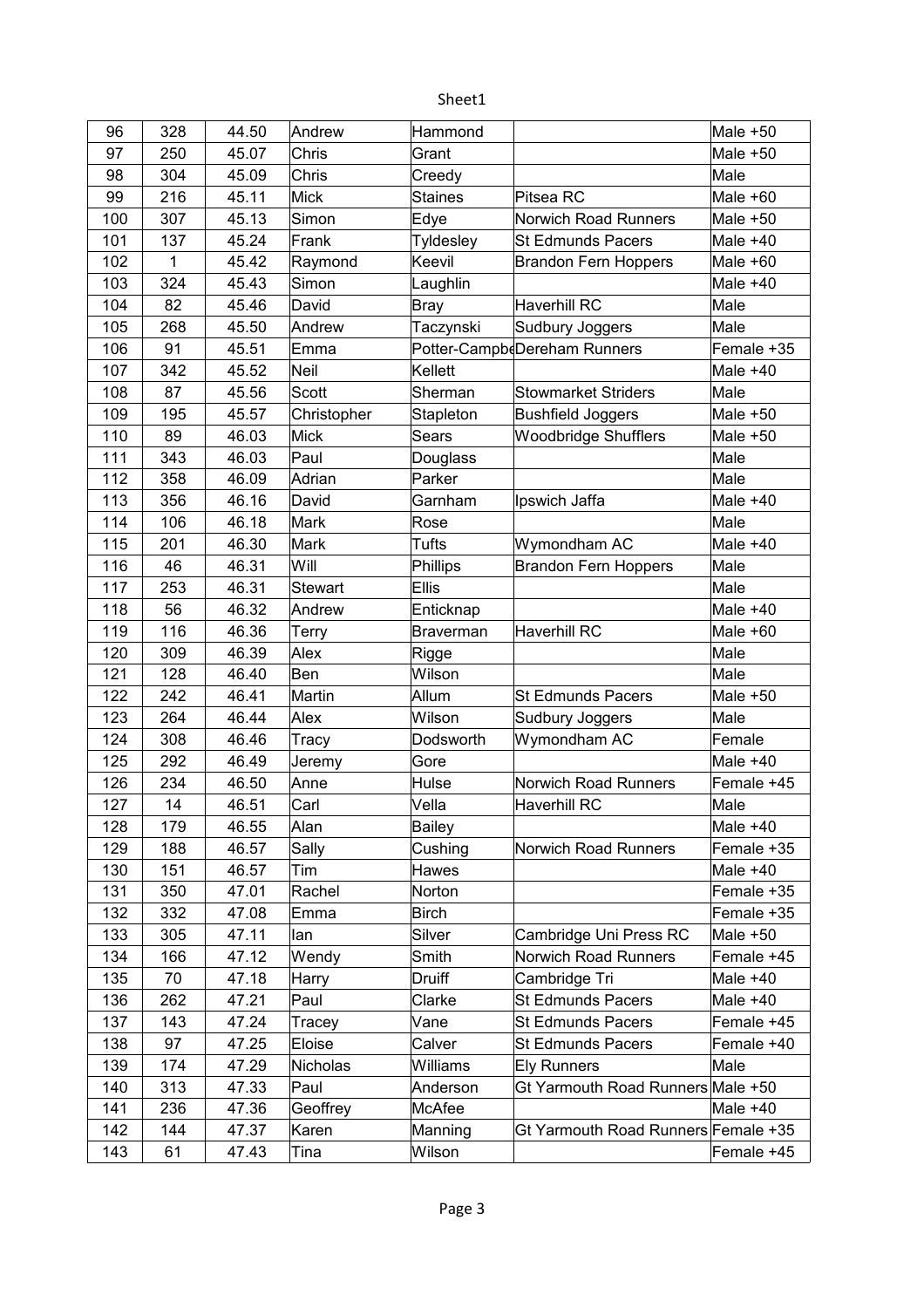| 144 | 351            | 47.52 | Mick         | Dorbin        |                              | Male       |
|-----|----------------|-------|--------------|---------------|------------------------------|------------|
| 145 | 86             | 48.02 | Harry        | Smith         | <b>Stowmarket Striders</b>   | Male $+40$ |
| 146 | 225            | 48.09 | Sue          | Wallis        |                              | Female +45 |
| 147 | 77             | 48.15 | Julia        | Yelloly       | Ipswich Tri                  | Female +35 |
| 148 | 72             | 48.16 | Andrew       | Booth         |                              | Male $+40$ |
| 149 | 196            | 48.17 | <b>Steve</b> | Smith         | <b>Brandon Fern Hoppers</b>  | Male       |
| 150 | 362            | 48.20 | Nick         | Collins       |                              | Male       |
| 151 | 111            | 48.21 | Timothy      | Wilson        |                              | Male $+40$ |
| 152 | 186            | 48.41 | Karen        | Saunders      |                              | Female +35 |
| 153 | 66             | 48.45 | Shirley      | Fowler        | <b>Haverhill RC</b>          | Female +45 |
| 154 | 279            | 48.49 | Dee          | St            | Sudbury Joggers              | Female +35 |
| 155 | 357            | 48.51 | Paul         | Ford          |                              | Male $+50$ |
| 156 | 344            | 48.53 | Julia        | <b>Brooks</b> | CONAC                        | Female +35 |
| 157 | 139            | 48.55 | Paul         | Stevenson     |                              | Male $+40$ |
| 158 | 135            | 48.58 | Nicola       | Whyte         |                              | Female +35 |
| 159 | 312            | 48.59 | Anne         | Ellen         | <b>Norfolk Gazelles</b>      | Female +45 |
| 160 | 136            | 49.03 | Peter        | Headland      |                              | Male       |
| 161 | 20             | 49.13 | Laura        | Steavenson    |                              | Female     |
| 162 | 265            | 49.20 | Michael      | Lozano        |                              | Male       |
| 163 | 285            | 49.25 | Craig        | Giles         |                              | Male       |
| 164 | 115            | 49.27 | Gill         | Woodhouse     | Dereham Runners              | Female +55 |
| 165 | 360            | 49.32 | Patrick      | Compton       |                              | Male +50   |
| 166 | 311            | 49.34 | Leanne       | Howlet        | CONAC                        | Female     |
| 167 | 363            | 49.42 | Simon        | Rider         | Hunts AC                     | Male $+40$ |
| 168 | 270            | 49.44 | Ronald       | Marsh         | Wymondham AC                 | Male +60   |
| 169 | 5              | 49.44 | Adam         | Rawlings      |                              | Male       |
| 170 | 315            | 49.52 | Bill         | Wedge         |                              | Male       |
| 171 | 273            | 49.55 | Christopher  | Philbin       | <b>Haverhill RC</b>          | Male $+40$ |
| 172 | 79             | 49.57 | Sian         | Barker        | <b>Haverhill RC</b>          | Female +35 |
| 173 | 178            | 49.58 | John         | Richardson    | Dereham Runners              | Male $+50$ |
| 174 | 169            | 50.00 | Gemma        | <b>Dullea</b> |                              | Female     |
| 175 | 145            | 50.02 | Karen        | Page          | <b>St Edmunds Pacers</b>     | Female +35 |
| 176 | $\overline{2}$ | 50.04 | Samantha     | Wing          | Thetford AC                  | Female     |
| 177 | 209            | 50.04 | Victoria     | Marsten       |                              | Female +35 |
| 178 | 316            | 50.05 | Linda        | Hones         | St Edmunds Pacers            | Female +45 |
| 179 | 336/93         | 50.09 | Hayley       | <b>Brewis</b> | <b>St Edmunds Pacers</b>     | Female +45 |
| 180 | 127            | 50.16 | Linda        | Dowell        |                              | Female +45 |
| 181 | 199            | 50.24 | Natasha      | Scott         | <b>Haverhill RC</b>          | Female +35 |
| 182 | 101            | 50.33 | Jayne        | Nunn          | <b>Haverhill RC</b>          | Female +35 |
| 183 | 47             | 50.37 | Trevor       | Rolph         | <b>Brandon Fern Hoppers</b>  | Male +50   |
| 184 | 207            | 50.54 | William      | Howe          |                              | Male $+40$ |
| 185 | 171            | 50.55 | Jonathon     | Bevan         |                              | Male $+40$ |
| 186 | 164            | 50.57 | Keith        | Thorogood     | <b>Halstead Road Runners</b> | Male +50   |
| 187 | 372            | 51.10 | Damon        | Lusby         |                              | Male       |
| 188 | 44             | 51.15 | Antonia      | <b>Storer</b> | <b>Womens Running N'work</b> | Female +35 |
| 189 | 353            | 51.18 | Sarah        | Folley        |                              | Female +45 |
| 190 | 187            | 51.37 | <b>Cliff</b> | Moore         |                              | Male +60   |
| 191 | 291            | 51.39 | Paul         | Minns         |                              | Male $+40$ |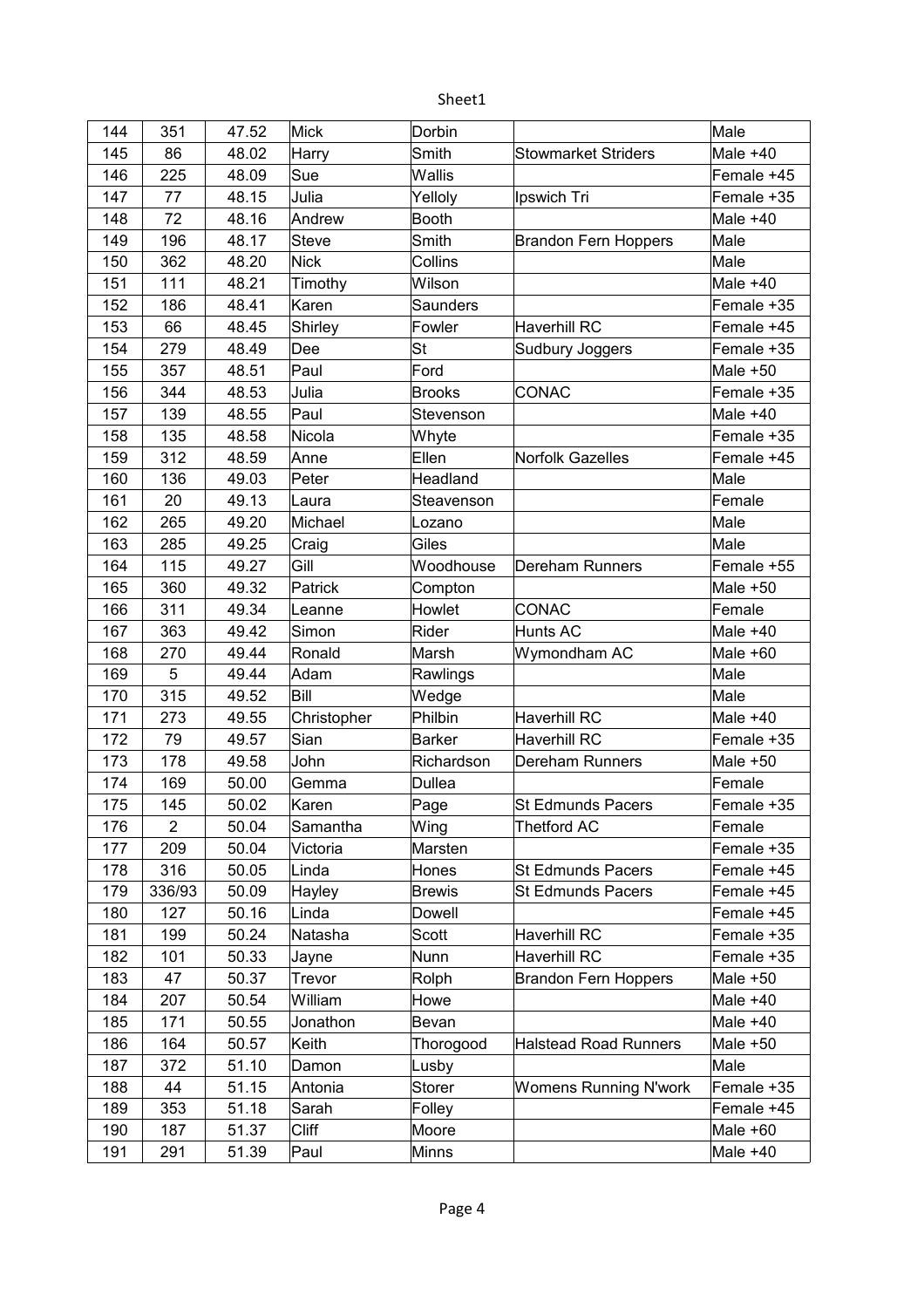| 192 | 85                      | 51.41 | Anna          | Sherman         | <b>Stowmarket Striders</b>            | Female +35 |
|-----|-------------------------|-------|---------------|-----------------|---------------------------------------|------------|
| 193 | 175                     | 51.44 | Chris         | Stitson         |                                       | Male +40   |
| 194 | 272                     | 51.48 | Liz           | Kimbley         | <b>CONAC</b>                          | Female     |
| 195 | 255                     | 51.50 | Hilary        | Gunnell         |                                       | Female +45 |
| 196 | $\overline{\mathbf{4}}$ | 51.53 | Eric          | <b>Byford</b>   |                                       | Male +40   |
| 197 | 108                     | 52.07 | John          | Poole           |                                       | Male +50   |
| 198 | 282                     | 52.11 | Dave          | <b>Thrower</b>  |                                       | Male +50   |
| 199 | 266                     | 52.12 | Derek         | <b>Ribbands</b> | Gt Yarmouth Road Runners Male +50     |            |
| 200 | 233                     | 52.13 | Louis         | Cooper          | Wymondham AC                          | Male +60   |
| 201 | 348                     | 52.13 | Sally         | Nicholls        | <b>Bungay Black Dog</b>               | Female +45 |
| 202 | 154                     | 52.18 | Helen         | Snazell         | <b>St Edmunds Pacers</b>              | Female +45 |
| 203 | 370                     | 52.20 | Rebecca       | Jennings        | <b>St Edmunds Pacers</b>              | Female +35 |
| 204 | 193                     | 52.23 | Andrew        | Smith           |                                       | Male       |
| 205 | 376                     | 52.31 | Richard       | Taylor          |                                       | Female     |
| 206 | 121                     | 52.36 | Anthony       | Plewes          |                                       | Male       |
| 207 | 100                     | 52.40 | Orla          | Jupp            | Dereham Runners                       | Female     |
| 208 | 22                      | 52.40 | Gary          | Egan            |                                       | Male +40   |
| 209 | 33                      | 52.46 | Michelle      | Crow            |                                       | Female +35 |
| 210 | 38                      | 52.50 | Sarah         | Moston          | Eastern Vets AC                       | Female +45 |
| 211 | 75                      | 52.54 | Kimberly      | Court           |                                       | Female     |
| 212 | 126                     | 52.56 | Graham        | Stringer        |                                       | Male +60   |
| 213 | 222                     | 52.58 | Donna         | Boyce           | <b>Haverhill RC</b>                   | Female +35 |
| 214 | 184                     | 52.59 | Jackie        | Wray            | <b>Haverhill RC</b>                   | Female +45 |
| 215 | 140                     | 53.02 | David         | Peck            | N'mkt Cycling & Triathlon             | Male +60   |
| 216 | 211                     | 53.05 | Philip        | Neave           | <b>Bungay Black Dog</b>               | Male +60   |
| 217 | 55                      | 53.10 | Andrea        | Osbourne        | North Norfolk Beach Runner Female +55 |            |
| 218 | 59                      | 53.12 | Glenn         | Richer          |                                       | Male +50   |
| 219 | 113                     | 53.18 | <b>Stuart</b> | Medland         |                                       | Male +50   |
| 220 | 88                      | 53.18 | Paul          | Greenwood       |                                       | Male +40   |
| 221 | 13                      | 53.19 | Fiona         | Robson          |                                       | Female     |
| 222 | 3                       | 53.28 | Alan          | Miles           | <b>Bushfield Joggers</b>              | Male $+50$ |
| 223 | 114                     | 53.42 | Dean          | Richardson      |                                       | Male       |
| 224 | 6                       | 53.46 | Colin         | Doak            | <b>Ely Runners</b>                    | Male +40   |
| 225 | 295                     | 53.49 | Mark          | Hawes           |                                       | Male       |
| 226 | 247                     | 53.53 | Neil          | Richardson      |                                       | Male +40   |
| 227 | 96                      | 53.53 | Paul          | Trevelyan       |                                       | Male +50   |
| 228 | 334                     | 53.54 | Philip        | Warboys         |                                       | Male +50   |
| 229 | 226                     | 53.55 | Craig         | Rause           |                                       | Male       |
| 230 | 181                     | 53.57 | Scott         | Osborn          |                                       | Male       |
| 231 | 228                     | 53.58 | John          | Hopper          |                                       | Male       |
| 232 | 148                     | 54.02 | John          | George          |                                       | Male +40   |
| 233 | 263                     | 54.04 | David         | Reid            |                                       | Male +40   |
| 234 | 67                      | 54.04 | Stephen       | Morley          | <b>Brandon Fern Hoppers</b>           | Male $+50$ |
| 235 | 159                     | 54.10 | Neil          | <b>Bailey</b>   |                                       | Male       |
| 236 | 227                     | 54.13 | Katherine     | Varanand        |                                       | Female     |
| 237 | 30                      | 54.13 | Wendy         | Aldhouse        | <b>Haverhill RC</b>                   | Female +35 |
| 238 | 208                     | 54.14 | Adrian        | Adams           |                                       | Male       |
| 239 | 191                     | 54.16 | Julia         | Hammond         |                                       | Female +35 |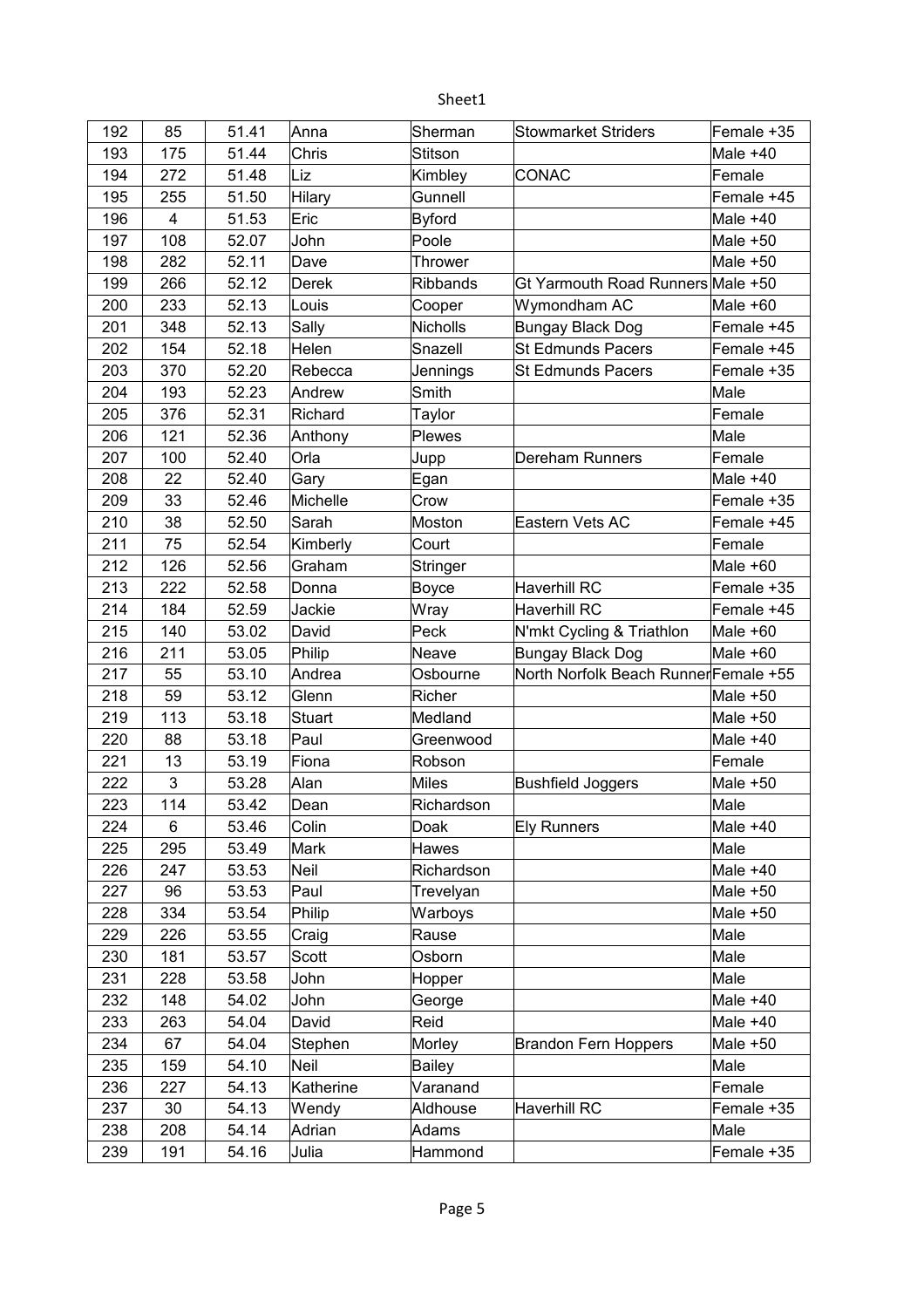| 240 | 141 | 54.16 | Eamon       | King            | <b>Thetford AC</b>                | Male       |
|-----|-----|-------|-------------|-----------------|-----------------------------------|------------|
| 241 | 318 | 54.18 | Jane        | <b>Driver</b>   |                                   | Female +35 |
| 242 | 95  | 54.18 | lan         | <b>Bentley</b>  |                                   | Male       |
| 243 | 63  | 54.26 | Sheila      | Shead           |                                   | Female +55 |
| 244 | 23  | 54.42 | Jay         | <b>Morris</b>   | <b>Thetford AC</b>                | Female     |
| 245 | 374 | 54.45 | Warren      | <b>Bowers</b>   |                                   | Female     |
| 246 | 337 | 54.52 | Jo          | Gould           | Sudbury Joggers                   | Female     |
| 247 | 349 | 55.02 | David       | Dumbleton       |                                   | Male +50   |
| 248 | 98  | 55.06 | Carl        | Kwiatkowski     |                                   | Male $+50$ |
| 249 | 296 | 55.14 | Dawn        | Hawes           |                                   | Female     |
| 250 | 190 | 55.29 | <b>Nick</b> | Warner          |                                   | Male       |
| 251 | 189 | 55.29 | Emma        | Payne           |                                   | Female     |
| 252 | 341 | 55.42 | Shirlene    | Badger          |                                   | Female +35 |
| 253 | 149 | 55.51 | Denica      | Howell          |                                   | Female     |
| 254 | 293 | 55.52 | John        | Lingard         | Gt Yarmouth Road Runners Male +50 |            |
| 255 | 249 | 55.54 | Helen       | Lambert         |                                   | Female     |
| 256 | 194 | 55.55 | Sarah       | Tanton          |                                   | Female     |
| 257 | 248 | 55.59 | Helen       | Scholey         | <b>Bishop's Stortford</b>         | Female     |
| 258 | 117 | 56.02 | Leigh       | Swindin         |                                   | Female     |
| 259 | 156 | 56.02 | Robin       | Swindin         | Ipswich Jaffa                     | Male       |
| 260 | 125 | 56.15 | Sue         | Stoten          |                                   | Female +45 |
| 261 | 150 | 56.24 | Lucinda     | Leonard         |                                   | Female     |
| 262 | 301 | 56.28 | Clive       | Purbrook        |                                   | Male +50   |
| 263 | 271 | 56.35 | Kirsty      | Denton          |                                   | Female     |
| 264 | 368 | 56.41 | Jacqui      | Vaughan         | <b>Bexhill Runners</b>            | Female +55 |
| 265 | 124 | 56.49 | Suzanne     | <b>Burns</b>    |                                   | Female +45 |
| 266 | 12  | 56.55 | Jennifer    | <b>Steel</b>    |                                   | Female     |
| 267 | 152 | 56.57 | Jill        | <b>Bunch</b>    | <b>Haverhill RC</b>               | Female +35 |
| 268 | 142 | 57.00 | June        | Vane            | <b>St Edmunds Pacers</b>          | Female +45 |
| 269 | 10  | 57.13 | Louise      | Pryor           |                                   | Female +45 |
| 270 | 102 | 57.19 | Mark        | <b>Matthews</b> |                                   | Male +40   |
| 271 | 237 | 57.19 | Sarah       | Barrell         |                                   | Female     |
| 272 | 167 | 57.22 | Kim         | Gregory         | <b>Haverhill RC</b>               | Female +45 |
| 273 | 229 | 57.28 | Matthew     | Webb            | <b>Bushfield Joggers</b>          | Male       |
| 274 | 202 | 57.31 | Lisa        | Wilkinson       |                                   | Female +45 |
| 275 | 275 | 57.36 | Dennis      | Wells           | Wymondham AC                      | Male $+50$ |
| 276 | 49  | 57.42 | Laurence    | Wickens         | <b>Brandon Fern Hoppers</b>       | Male $+40$ |
| 277 | 54  | 57.57 | Sian        | Blackbourn      |                                   | Female     |
| 278 | 36  | 57.57 | Paul        | Hills           |                                   | Male $+40$ |
| 279 | 112 | 59.10 | David       | Chapman         |                                   | Male +40   |
| 280 | 352 | 59.15 | Rosemary    | Tyler           | <b>Stowmarket Striders</b>        | Female +55 |
| 281 | 252 | 59.15 | Caroline    | Hogan           |                                   | Female +35 |
| 282 | 260 | 59.15 | Carl        | Evans           |                                   | Male +40   |
| 283 | 212 | 59.16 | Julia       | Hanford         |                                   | Female +35 |
| 284 | 71  | 59.18 | David       | Taylor          |                                   | Male $+40$ |
| 285 | 42  | 59.18 | Nigel       | Armitage        |                                   | Male +40   |
| 286 | 168 | 59.25 | Bob         | Jack            | Bungay Black Dog                  | Male +40   |
| 287 | 52  | 59.27 | Paul        | Churchill       |                                   | Male +40   |